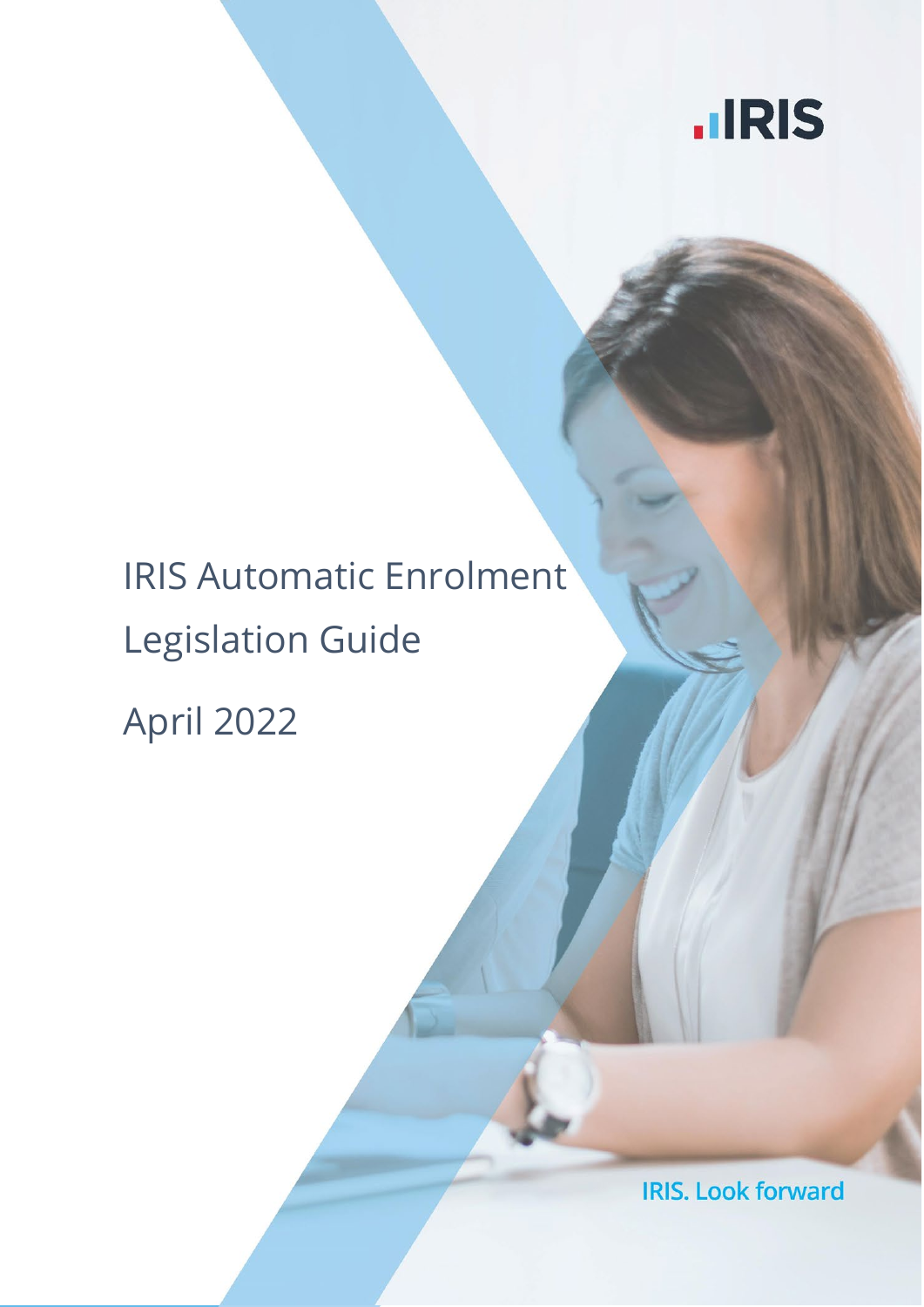# **Contents**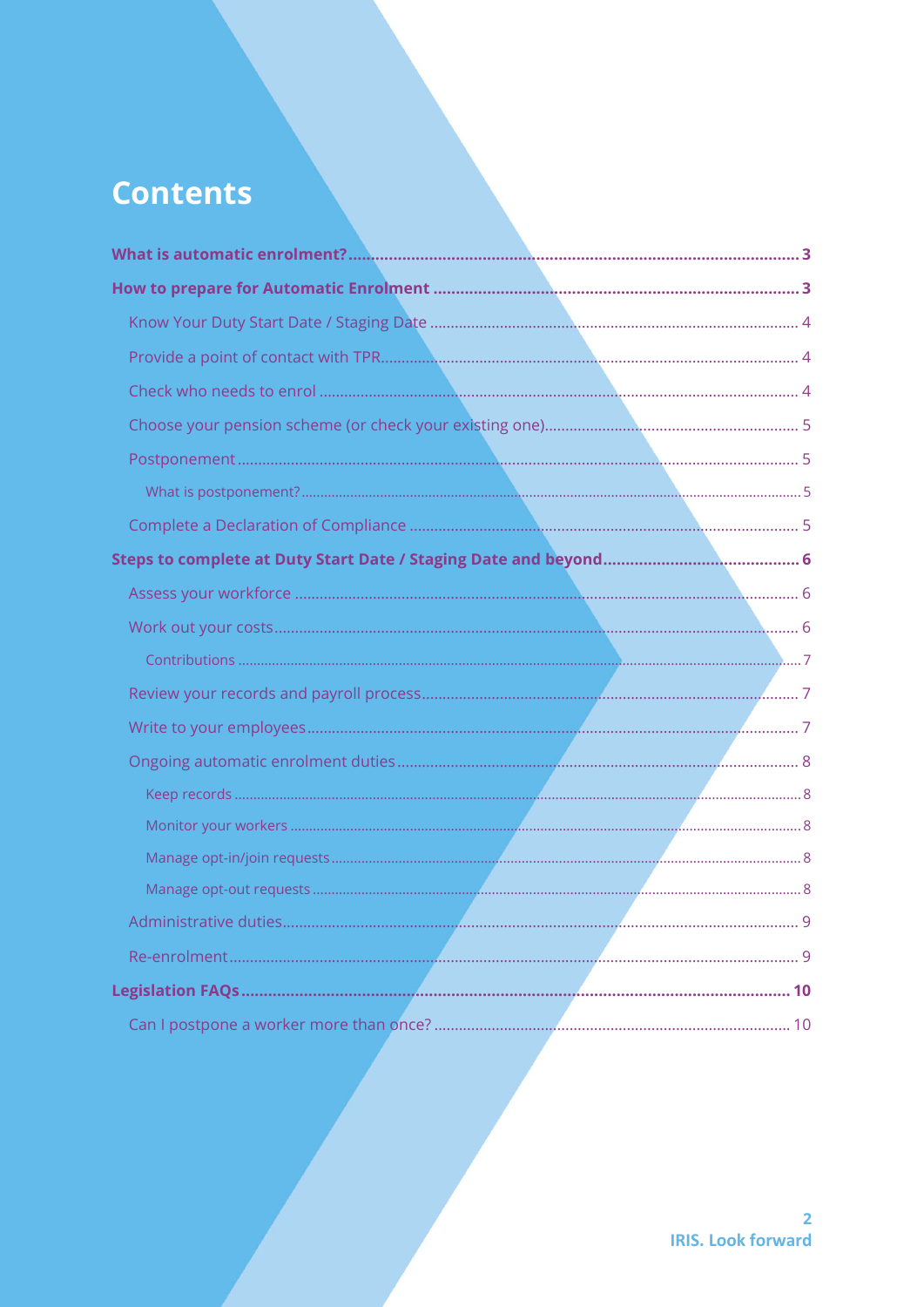# <span id="page-2-0"></span>**What is automatic enrolment?**

Workplace pension law contains duties for every employer with at least one worker. **[The](http://www.thepensionsregulator.gov.uk/employers/your-step-by-step-guide-to-automatic-enrolment.aspx)  [Pensions Regulator](http://www.thepensionsregulator.gov.uk/employers/your-step-by-step-guide-to-automatic-enrolment.aspx)** states these duties include enrolling eligible workers, into a workplace pension scheme and contributing to it on their behalf.

Automatic Enrolment means your workers don't need to do anything to become enrolled into your pension scheme; and as an employer, you still have steps to complete, such as:

- Enrolling your eligible workers in the pension scheme
- If you have an existing pension scheme, speak to your pension provider to check its suitability for automatic enrolment

You can find the information in this guide on The Pensions Regulator (TPR) website; click **[here](http://www.thepensionsregulator.gov.uk/employers.aspx)** for their step-by-step guide.

# <span id="page-2-1"></span>**How to prepare for Automatic Enrolment**

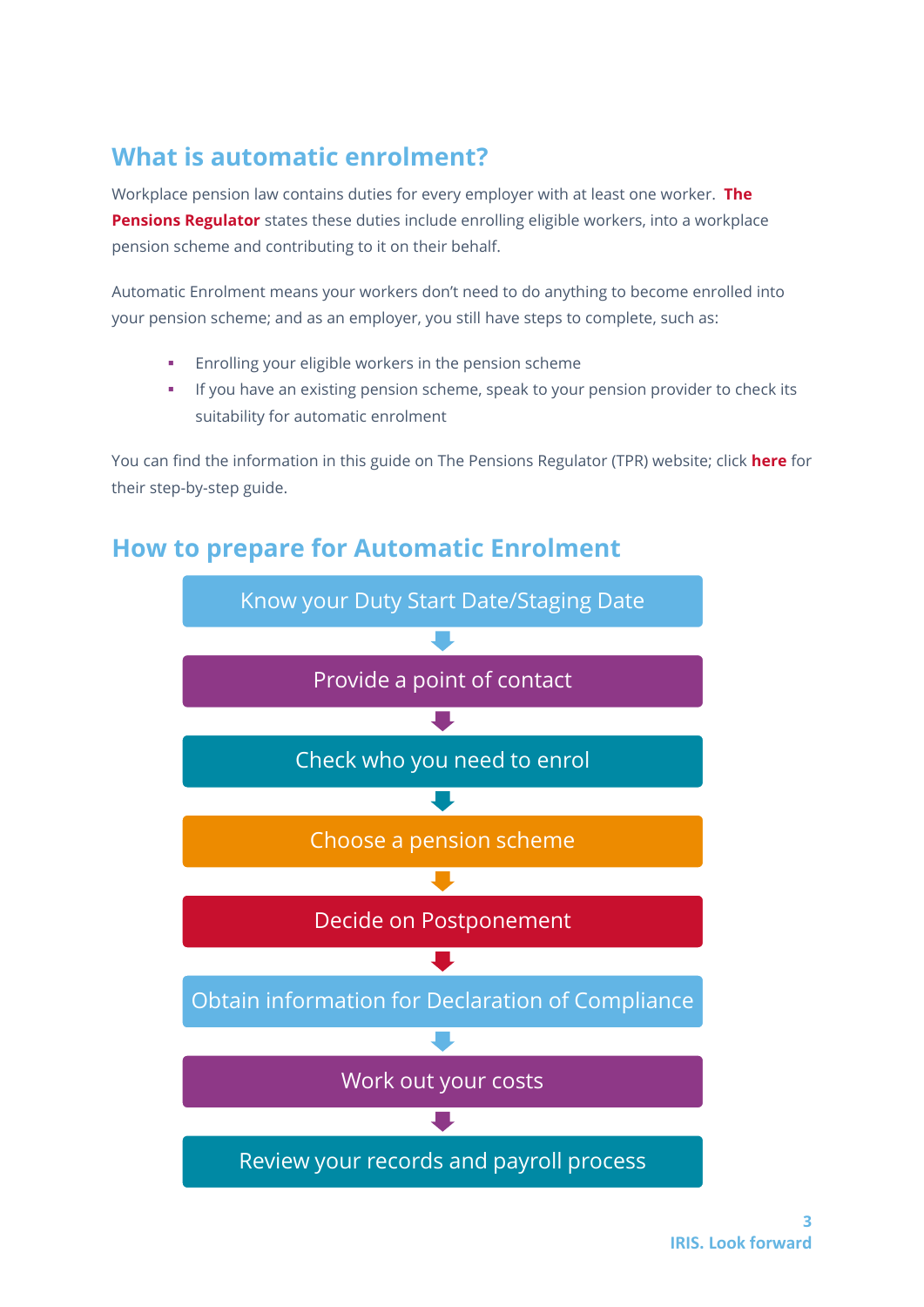## <span id="page-3-0"></span>**Know Your Duty Start Date / Staging Date**

The Duty Start Date / Staging Date is when your automatic enrolment duties start and when the law comes into effect for you. If you don't know your Duty Start Date / Staging Date; click **[here](http://www.thepensionsregulator.gov.uk/employers/staging-date.aspx)**; you will need your PAYE reference, which you can find on a P6/P9 coding notice or your white payslip booklet P30BC.

#### <span id="page-3-1"></span>**Provide a point of contact with TPR**

Responsibility for complying with automatic enrolment legislation lies with the employer. TPR writes to the most senior person in the company, or the business owner (the 'primary contact'). You can request TPR send help and guidance, via email, to the person carrying out the day-today tasks (the 'secondary contact'). Nominate a point of contact with TPR by clicking **[here](https://automation.thepensionsregulator.gov.uk/Nomination)**.

#### <span id="page-3-2"></span>**Check who needs to enrol**

There are three main things to look at when assessing your workers:



These things will determine whether they are an **eligible jobholder**, a **non-eligible jobholder**, or an **entitled worker**. Only **eligible jobholders** need to be automatically enrolled.

|                                                               | Age (inclusive)           |                    |                           |
|---------------------------------------------------------------|---------------------------|--------------------|---------------------------|
| <b>Earnings</b>                                               | $16 - 21$                 | <b>22-SPA</b>      | <b>SPA-74</b>             |
| Up to and including lower earnings<br>threshold (£6240.00)    | <b>Entitled worker</b>    |                    |                           |
| Between £6240.01 and £10,000.00<br>inclusive                  | Non-eligible jobholder    |                    |                           |
| Over earnings trigger for<br>automatic enrolment (£10,000.01) | Non-eligible<br>jobholder | Eligible jobholder | Non-eligible<br>jobholder |

- An **eligible jobholder** must be automatically enrolled, and employers are required to contribute
- A **non-eligible jobholder** can opt into an auto-enrolment scheme; employers are required to contribute
- An **entitled worker** can request to join a scheme, but employers are not required to contribute

When you reach your Duty Start Date/Staging date, you must carry out a full assessment of your employees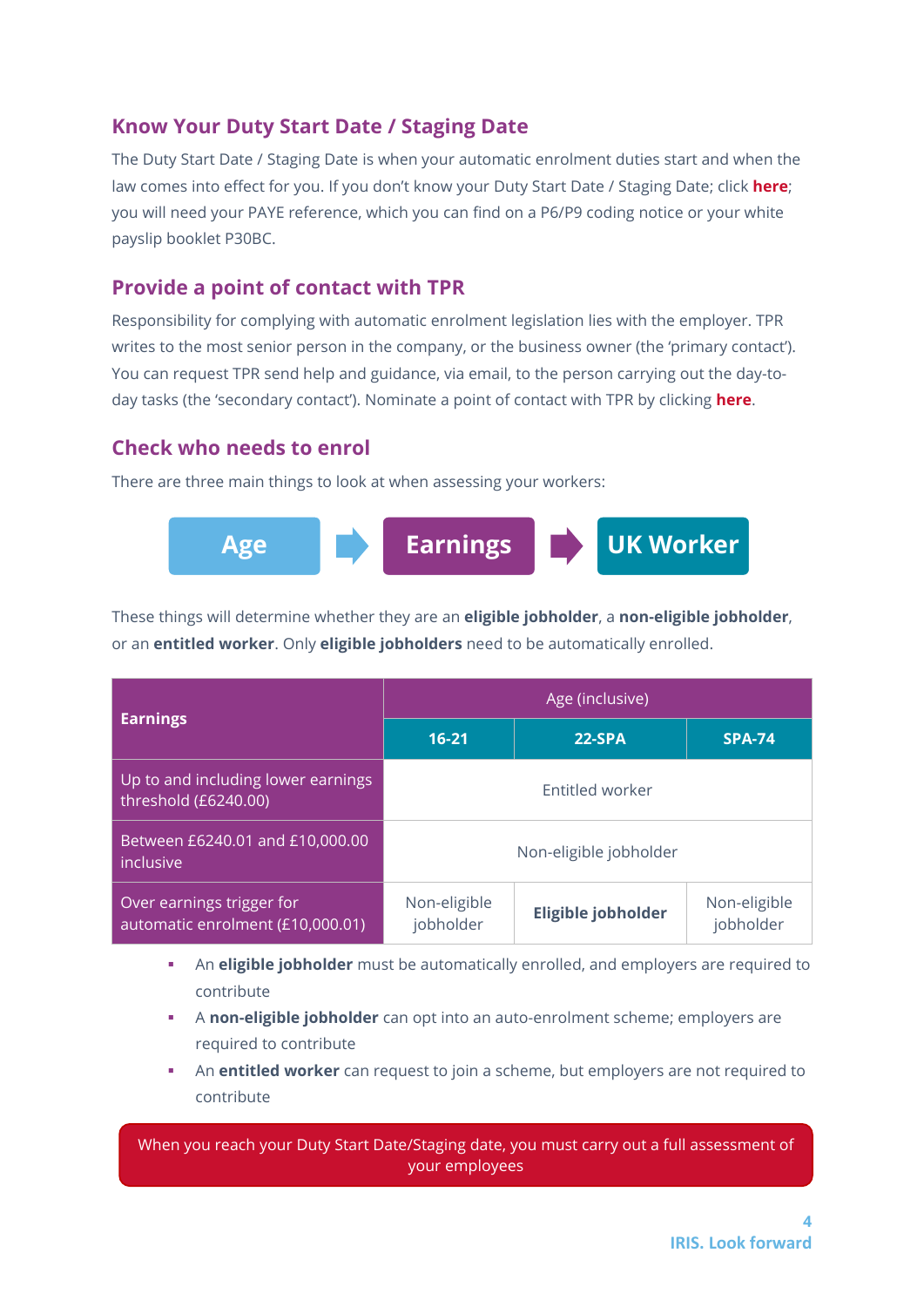## <span id="page-4-0"></span>**Choose your pension scheme (or check your existing one)**

If you already have a pension scheme, check with your pension provider to ensure that you can use it as a qualifying scheme for automatic enrolment. For more information, see TPR's website.

If you don't already have a pension scheme or can't use your current one, you must choose a pension scheme for auto-enrolment; for more information, see TPR's website.

#### <span id="page-4-1"></span>**Postponement**

#### <span id="page-4-2"></span>**What is postponement?**

Postponement allows you to optionally postpone the assessment of your worker until a specified date, which is known as the deferral date. You can apply postponement to a worker for up to 3 months from any one of these dates:

- Your company's Duty Start Date / Staging Date
- The first day of your worker's employment after Duty Start Date / Staging Date
- The date the worker meets the criteria to be an eligible jobholder

You must write to your workers within 6 weeks from the date you have applied postponement advising them you have postponed their assessment. If you don't write to the worker in this timescale, postponement cannot be applied.

A worker can opt-in / join during the postponement period, where you must ensure you enrol them into the pension scheme.

# <span id="page-4-3"></span>**Complete a Declaration of Compliance**

Each employer must complete a declaration of compliance (previously known as registration) for The Pensions Regulator and give them details of their workplace pension scheme, together with the number of people automatically enrolled. Employers also need to provide automatic enrolment details to their pension provider.

**Please Note:** The declaration of compliance can only be completed a month after your Duty Start Date / Staging Date and must be completed within five months of your Duty Start Date / Staging Date.

You can find a checklist of the information required to complete the declaration of compliance; by clicking **[here](http://www.thepensionsregulator.gov.uk/docs/automatic-enrolment-online-registration-checklist.pdf)**.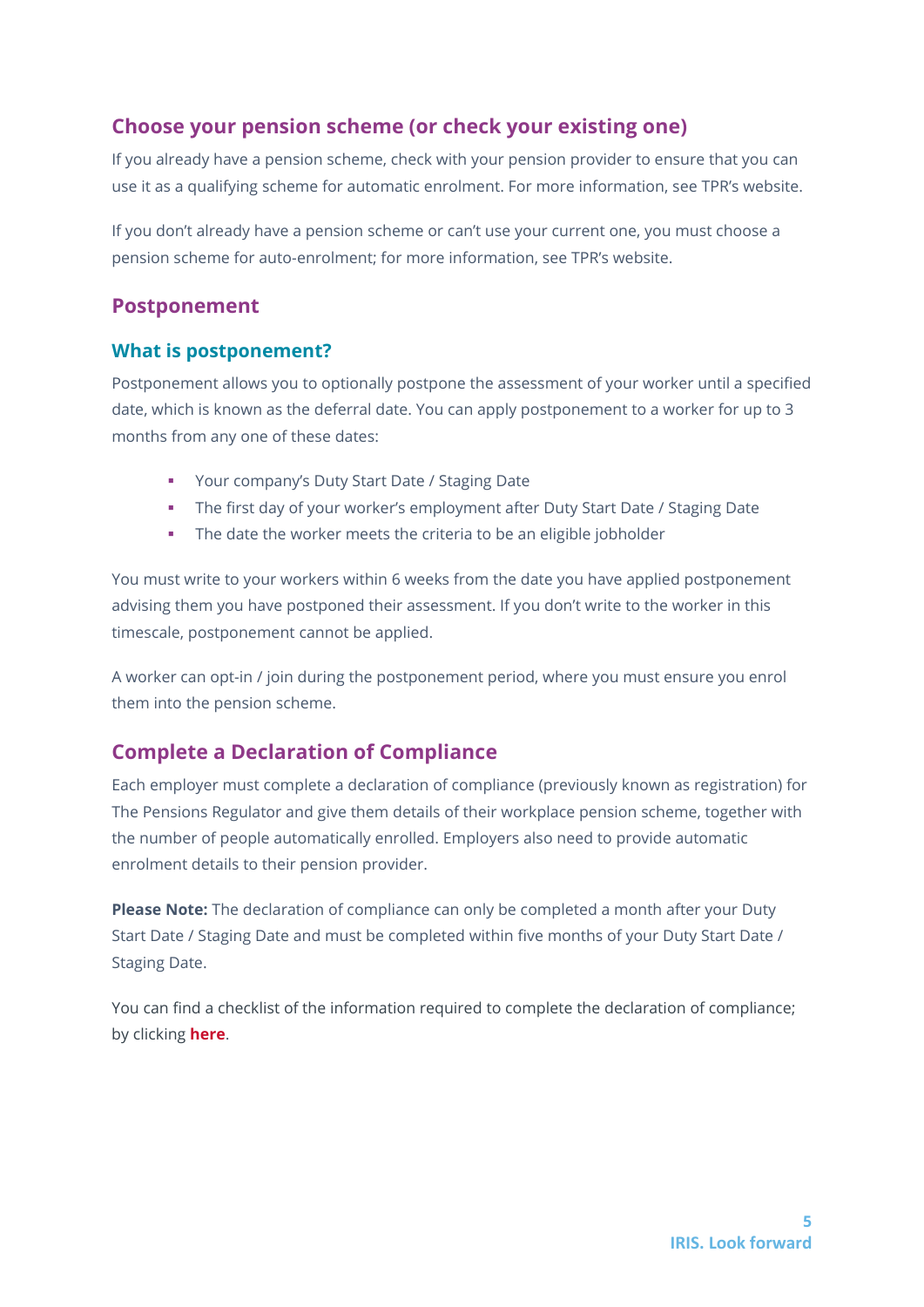# <span id="page-5-0"></span>**Steps to complete at Duty Start Date / Staging Date and beyond**



#### <span id="page-5-1"></span>**Assess your workforce**

By your Duty Start Date / Staging Date, the date from which the law applies to you, you should have everything in place and be ready to enrol your workers into your automatic enrolment pension scheme.

You must now formally assess your workers for auto-enrolment:

- An **eligible jobholder** must be auto enrolled
- A **non-eligible jobholder** can opt into an auto-enrolment scheme
- An **entitled worker** can request to join a scheme

You can choose to postpone automatic enrolment for up to three months; you must write to your workers informing them of this.

#### <span id="page-5-2"></span>**Work out your costs**

You may incur one-off costs when setting up your pension scheme or receiving independent financial advice. One of your crucial automatic enrolment duties is to make regular contributions to your workers' pension scheme.

You only need to contribute to the pensions of eligible jobholders and to those of non-eligible jobholders who choose to opt-in; you may choose to contribute to entitled workers' pensions, although you are not required to do so.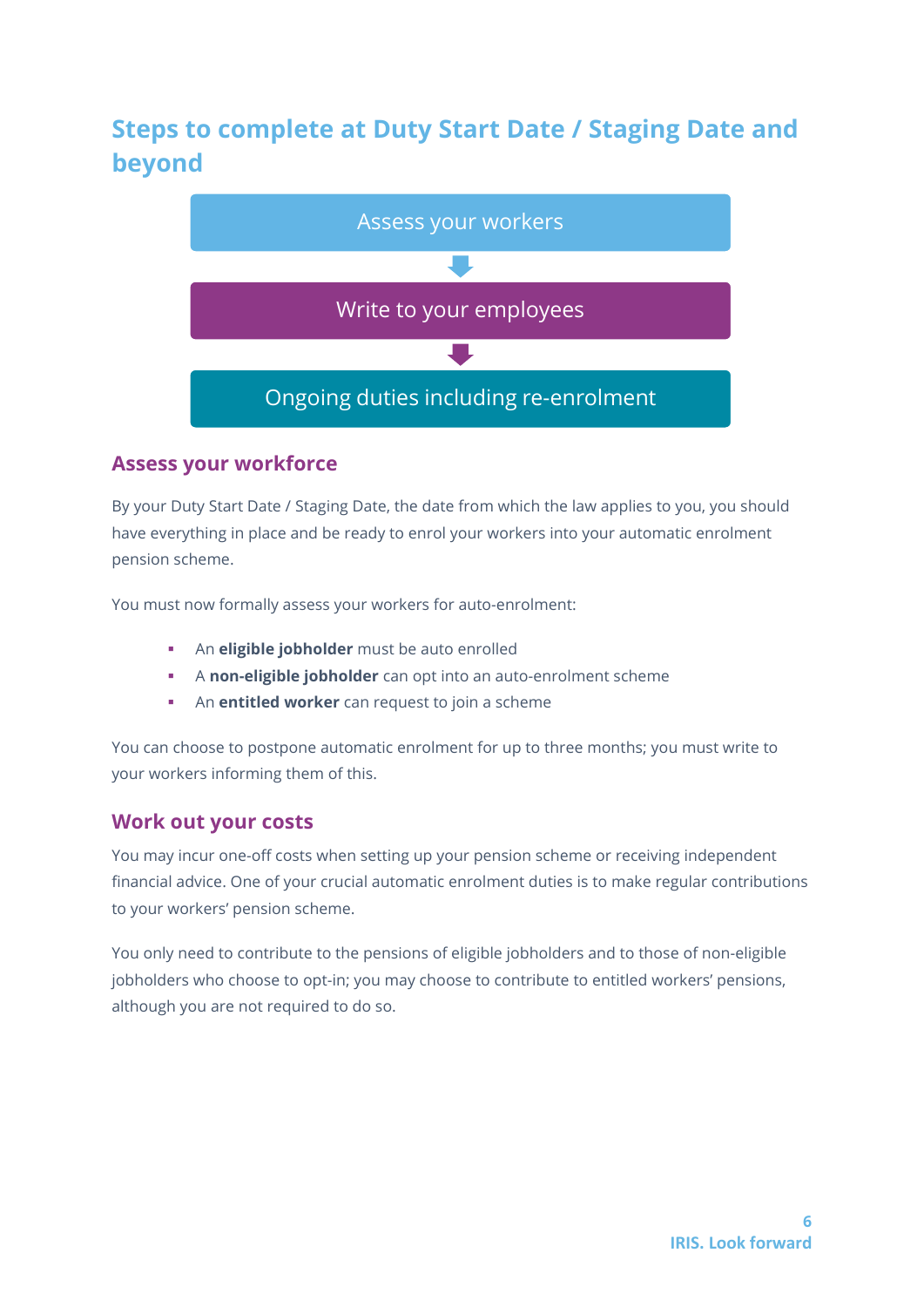#### <span id="page-6-0"></span>**Contributions**

The combined minimum contribution rate for qualifying earnings is 8%, of which employers must pay a minimum of 3%. Employers can choose to make the whole minimum contribution or ask their workers to make up some of it.

Contributions must meet or exceed the legal minimum amounts.

#### <span id="page-6-1"></span>**Review your records and payroll process**

You must make sure your workers' records are correct and up to date, including their:

- Date of Birth
- **Salary**
- National Insurance number
- Contact details

To make sure your payroll software is ready to assess and automatically enrol workers, contact Sales for the IRIS AE Suite™.

#### <span id="page-6-2"></span>**Write to your employees**

You must write to your workers advising how automatic enrolment affects them and explain their rights; you must do this within six weeks of your Duty Start Date / Staging Date.

Written information must inform:

- Entitled workers that they can request to join
- Non-eligible jobholders that they can opt-in
- Eligible jobholders that they will be automatically enrolled

You should notify eligible jobholders that they have the right to opt out of auto-enrolment; employees can only opt out AFTER being enrolled.

Employers must NOT:

- Discriminate against employees seeking a pension
- **Influence jobholders to opt-out**
- Give any pensions advice to workers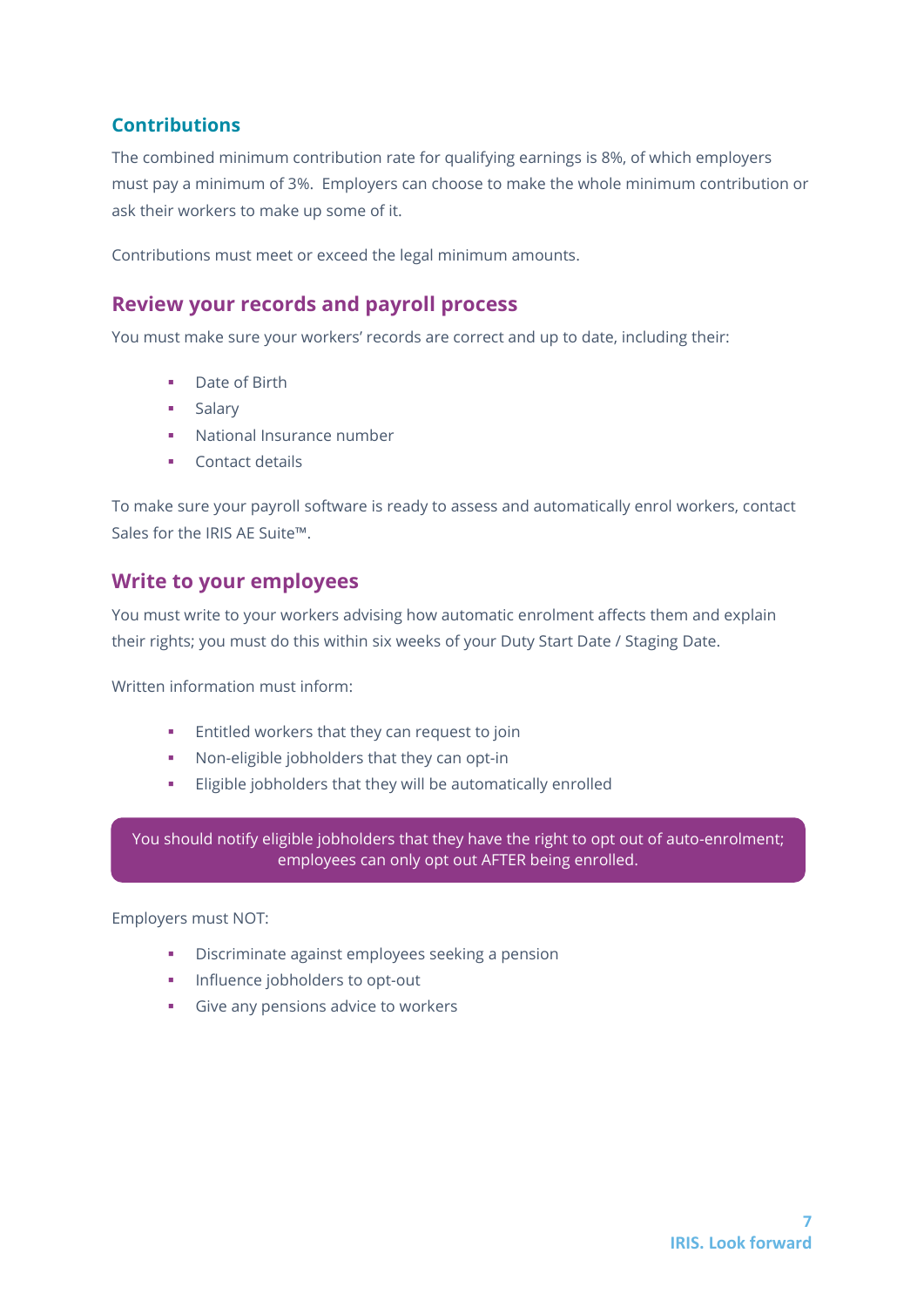## <span id="page-7-0"></span>**Ongoing automatic enrolment duties**

From your Duty Start Date / Staging Date onwards, you must continue to comply with your automatic enrolment responsibilities, which are:

- **Keeping records**
- **Monitoring your workers**
- **Managing opt-in / join requests**
- Managing opt-out requests

#### <span id="page-7-1"></span>**Keep records**

You must keep records to show how you have complied with your responsibilities as an employer, including:

- Name and address of workers you have auto-enrolled
- **When you paid contributions**
- **•** Opt-in, join, and opt-out requests
- Your Pension Scheme Reference number or Registry number
- Any information you send to your pension provider

You must keep these records for 6 years (and keep opt-out notices for 4 years).

#### <span id="page-7-2"></span>**Monitor your workers**

You must monitor your workforce to see if workers who were previously not auto-enrolled now meet the criteria to be eligible jobholders. If they do, you must automatically enrol them and inform them in writing; on the day they first meet the criteria.

#### <span id="page-7-3"></span>**Manage opt-in/join requests**

Non-eligible jobholders can opt into the pension scheme and entitled workers can join.

Also, if you are using postponement, your workers can opt-in/join the pension scheme during the postponement period.

#### <span id="page-7-4"></span>**Manage opt-out requests**

Eligible jobholders automatically enrolled, and non-eligible jobholders that opted in can choose to opt out of the pension scheme within one month of being enrolled.

If you receive an opt-out request, you must:

- **Stop taking pension contributions**
- Arrange a full refund of pension contributions taken to date
- Refund pension contributions within one month of the opt-out request

Failure to complete your ongoing automatic enrolment duties could result in a fine.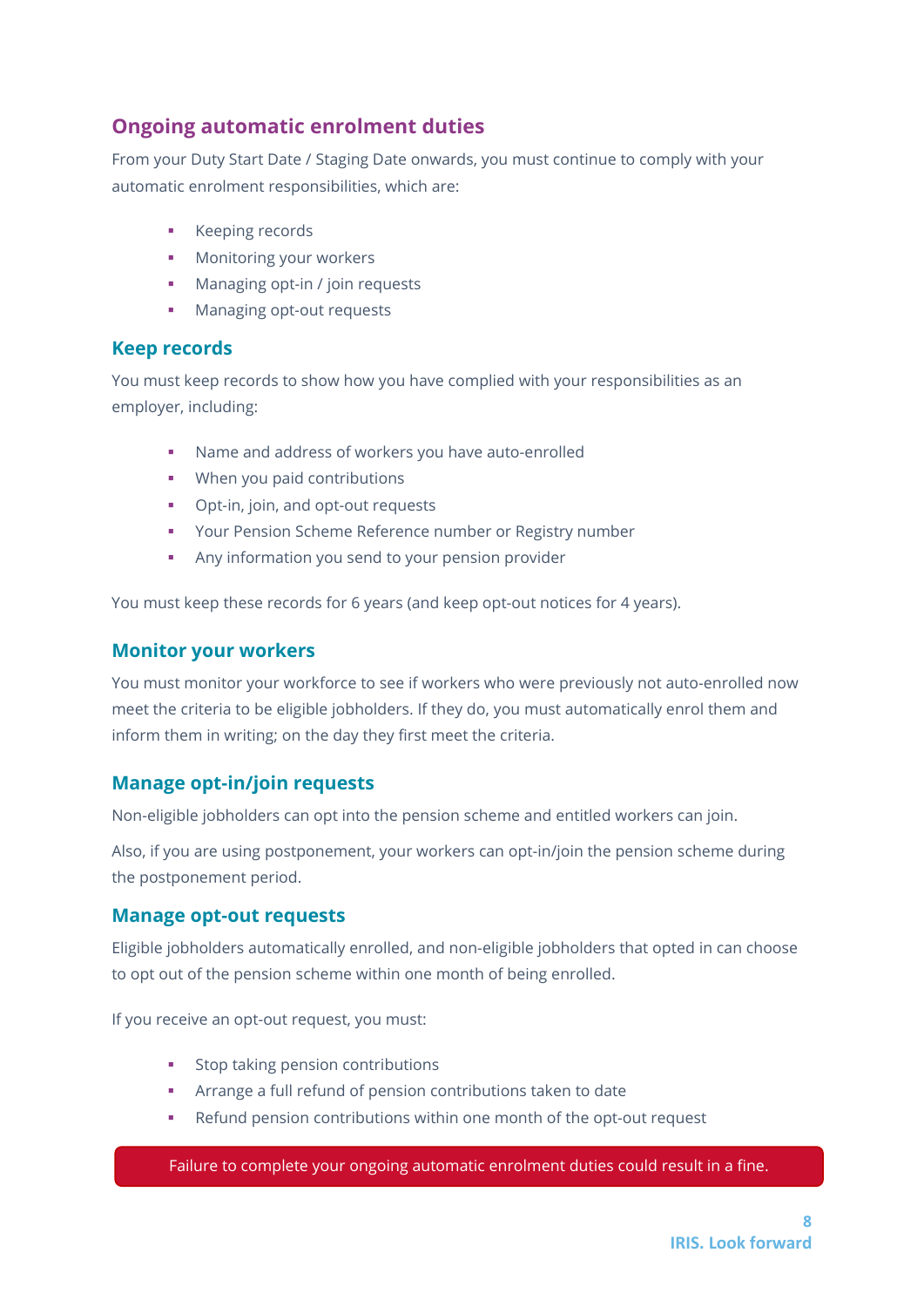# <span id="page-8-0"></span>**Administrative duties**

Administrative duties you will need to carry out include:

■ Ensuring payment of pension contributions by the 22nd (electronic payments) or 19th (cheque/cash) of the following month

#### <span id="page-8-1"></span>**Re-enrolment**

Re-enrolment occurs approximately 3 years after the company's Duty Start Date / Staging Date and then every 3 years after that. At the company's re-enrolment date, eligible jobholders that previously opted out or ceased contributions, more than a year before that date, must be put back into pension savings.

Re-enrolment follows the same process as the automatic enrolment assessment; however, postponement is not permitted.

- The re-enrolment date can fall anywhere within a 6-month window that starts 3 months on either side of the third anniversary of the Duty Start Date / Staging Date
- Eligible jobholders need to be re-enrolled on the chosen re-enrolment date
- Eligible jobholders MUST receive written communications within 6 weeks of the reenrolment date to explain how re-enrolment applies to them
- Postponement CANNOT be used for re-enrolment
- You do not need to inform TPR of the re-enrolment date
- You MUST complete the declaration of compliance

Each time re-enrolment occurs, you must complete the declaration of compliance; this is an essential part of the process; if you do not complete this, TPR is likely to audit you.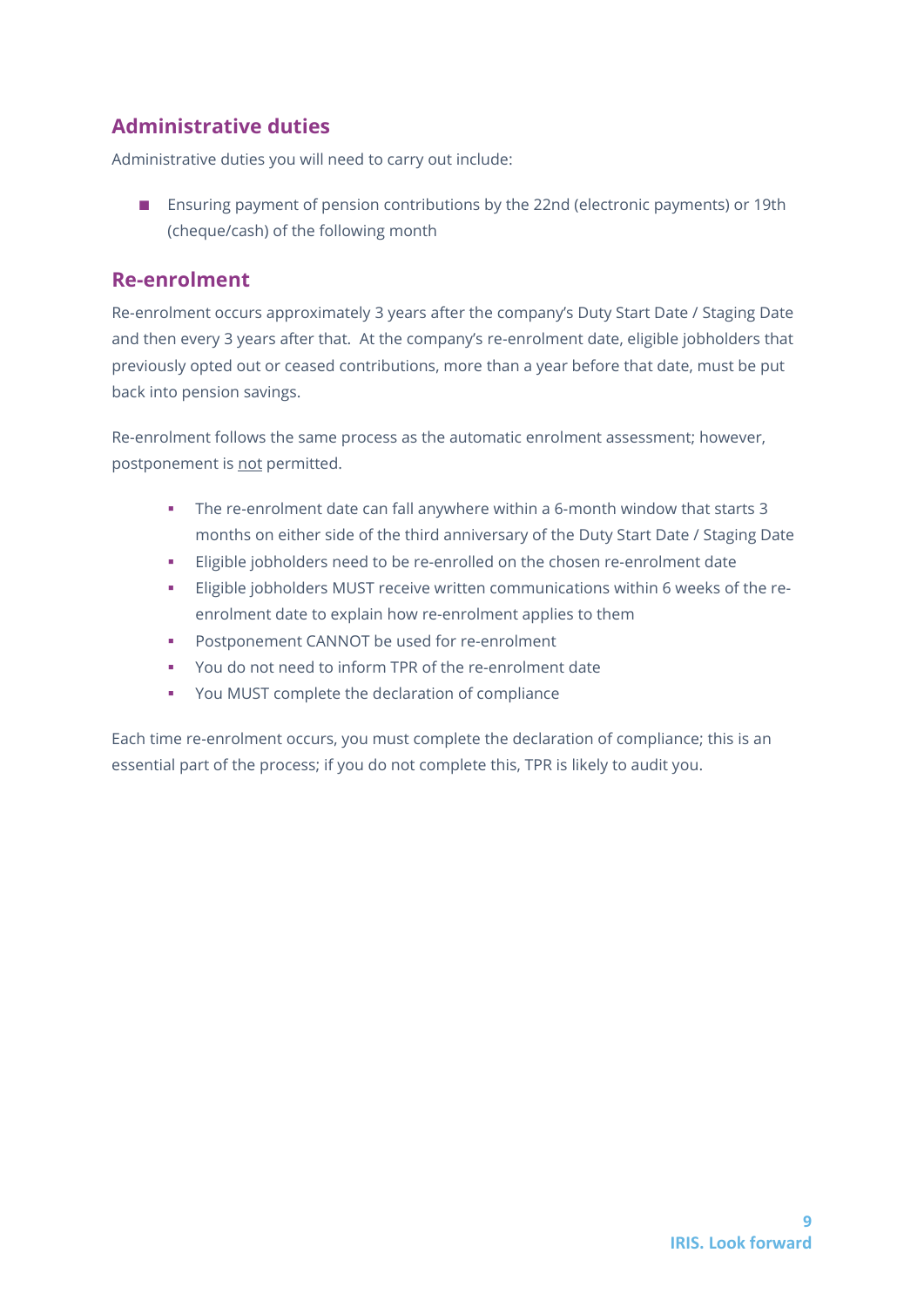# <span id="page-9-0"></span>**Legislation FAQs**

### <span id="page-9-1"></span>**Can I postpone a worker more than once?**

Postponement can be used more than once for a worker providing the worker is NOT an Eligible Jobholder at the end of the postponement period, for example, you can use postponement to avoid temporary spikes in earnings, such as with seasonal workers.

Here is an example of applying postponement to a monthly paid employee multiple times:

| Month 1            | · Non-eligible jobholder as earnings below trigger point<br>$\cdot$ No action                           |
|--------------------|---------------------------------------------------------------------------------------------------------|
| Month 2            | Eligible jobholder as earnings above trigger point<br>· Postponement applied for 3 months               |
| Month <sub>3</sub> | . No assessment as in Postponement Period                                                               |
| Month 4            | . No assessment as in Postponement Period                                                               |
| Month 5            | · Non-eligible jobholder as earnings below trigger point<br>· Deferral Date removed - No action         |
| Month 6            | · Non-eligible jobholder as earnings below trigger point<br>• No action                                 |
| Month 7            | Eligible jobholder as earnings above trigger point<br>· Postponement applied for 3 months               |
| Month 8            | . No assessment as in Postponement Period                                                               |
| Month <sub>9</sub> | . No assessment as in Postponement Period                                                               |
| Month 10           | · Eligible jobholder as earnings above trigger point<br>. Worker enrolled into an auto enrolment scheme |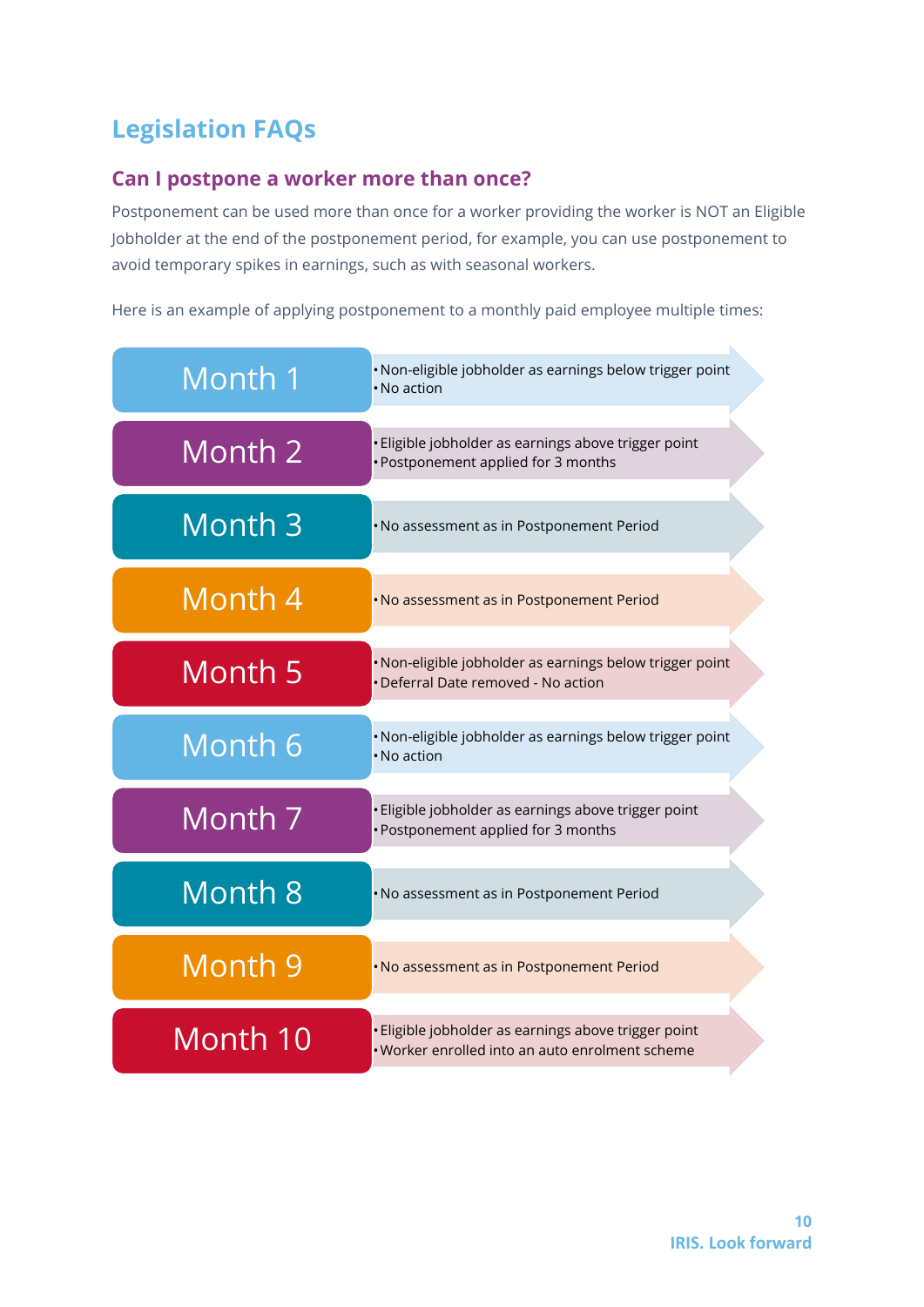- Since the worker is a Non-eligible Jobholder at the end of the postponement period in month 5, the worker is not automatically enrolled
- When the worker becomes an eligible jobholder in month 7, a postponement period can be applied again
- In month 10 (at the end of the postponement period); the worker is assessed as an Eligible Jobholder and must be automatically enrolled
- If the worker is assessed as a Non-eligible Jobholder in month 10, the worker would not be automatically enrolled

#### **Please Note:**

If the following apply; you can postpone an employee again:

- The employee's deferral date is in the current pay reference period and
- The employee's 22nd birthday is the day after the deferral date in the current pay reference period

and

■ The employee is an Eligible Jobholder

If, however, the employee's  $22<sup>nd</sup>$  birthday is on or before the deferral date in the current pay reference period and the employee is an Eligible Jobholder, the automatic enrolment date will be set to the deferral date.